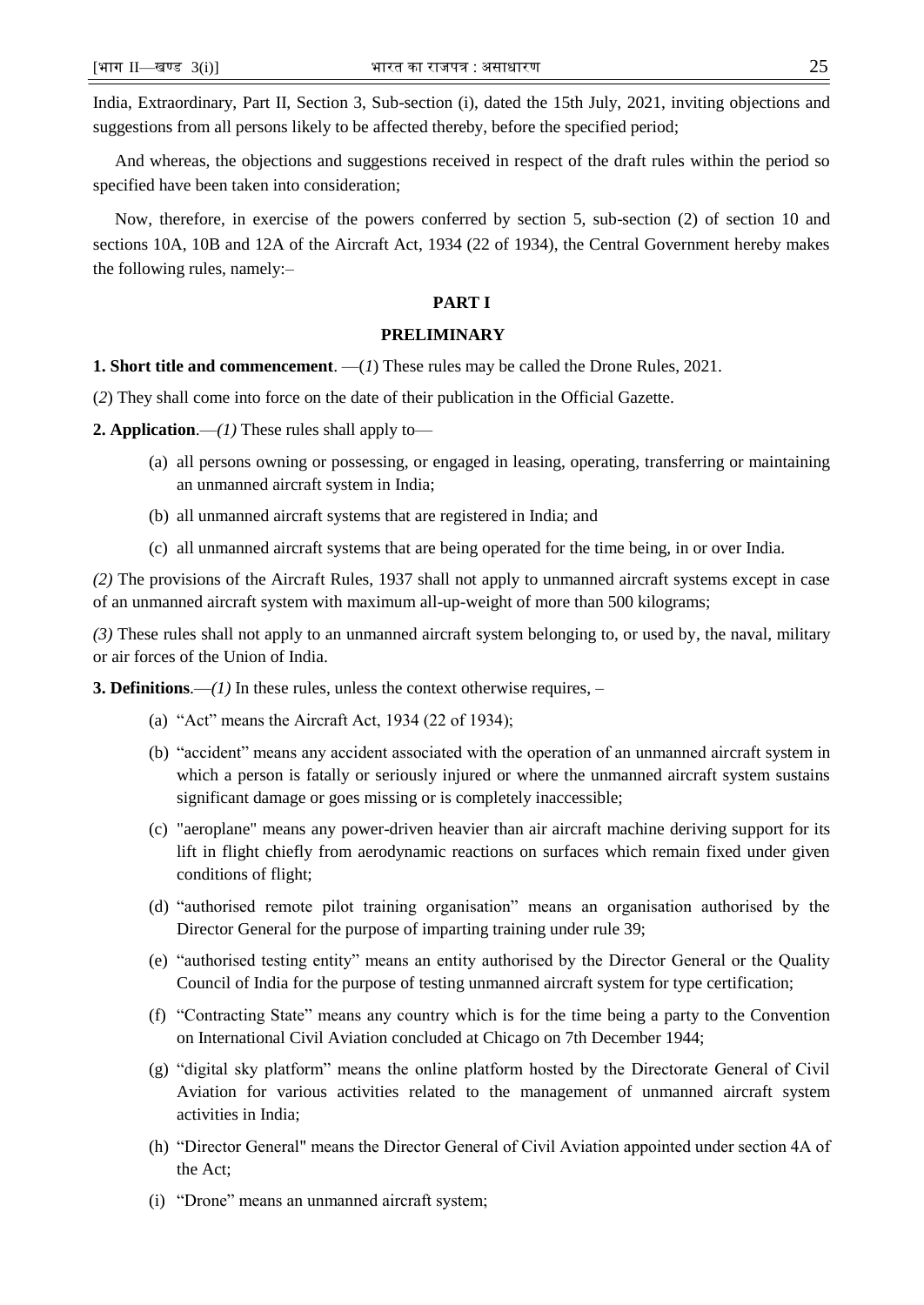- (j) "Drone acknowledgement number" means the unique number issued by the digital sky platform under the voluntary disclosure scheme for unmanned aircraft systems in India;
- (k) "Geo-fencing" means restricting the movement of unmanned aircraft system within a defined airspace;
- (l) "green zone" means the airspace of defined dimensions above the land areas or territorial waters of India, upto a vertical distance of 400 feet or 120 metre that has not been designated as a red zone or yellow zone in the airspace map for unmanned aircraft system operations and the airspace upto a vertical distance of 200 feet or 60 metre above the area located between a lateral distance of 8 kilometre and 12 kilometre from the perimeter of an operational airport:

"yellow zone" means the airspace of defined dimensions above the land areas or territorial waters of India within which unmanned aircraft system operations are restricted and shall require permission from the concerned air traffic control authority. The airspace above 400 feet or 120 metre in the designated green zone and the airspace above 200 feet or 60 metre in the area located between the lateral distance of 8 kilometre and 12 kilometre from the perimeter of an operational airport, shall be designated as yellow zone;

"red zone" means the airspace of defined dimensions, above the land areas or territorial waters of India, or any installation or notified port limits specified by the Central Government beyond the territorial waters of India, within which unmanned aircraft system operations shall be permitted only by the Central Government;

- (m) "hybrid unmanned aircraft" means a heavier-than-air unmanned aircraft capable of vertical take-off and landing which depends principally on power-driven lift devices or engine thrust for the lift during the flight regimes and on non-rotating airfoil for lift during horizontal flight;
- (n) "model remotely piloted aircraft system" means a remotely piloted aircraft system, with all-up weight not exceeding twenty-five kilograms, used for educational, research, design, testing or recreational purpose only and operated within visual line of sight;
- (o) "Operator" means a person engaged in, or offering to engage in, an operation involving an unmanned aircraft system;
- (p) "person" includes an individual, a company, a firm, an association of persons, a body of individuals, a local authority, the Central Government, the State Government and any legal entity, whether incorporated or not;
- (q) "prototype unmanned aircraft system" means an unmanned aircraft system developed for the purpose of research and development or obtaining a type certificate;
- (r) "Quality Council of India" is the autonomous body set up by the Government of India jointly with the Indian Industry in a public private partnership to establish and operate national accreditation structure and promote quality;
- (s) "remote pilot" means an individual charged by the operator with duties essential to the operation of an unmanned aircraft and who manipulates the flight controls, as appropriate, during flight time;
- (t) "remote pilot licence" means the licence issued by Director General to any individual under rule 34;
- (u) "remote pilot station" means the component of the remotely piloted aircraft system containing the equipment used to pilot the remotely piloted aircraft;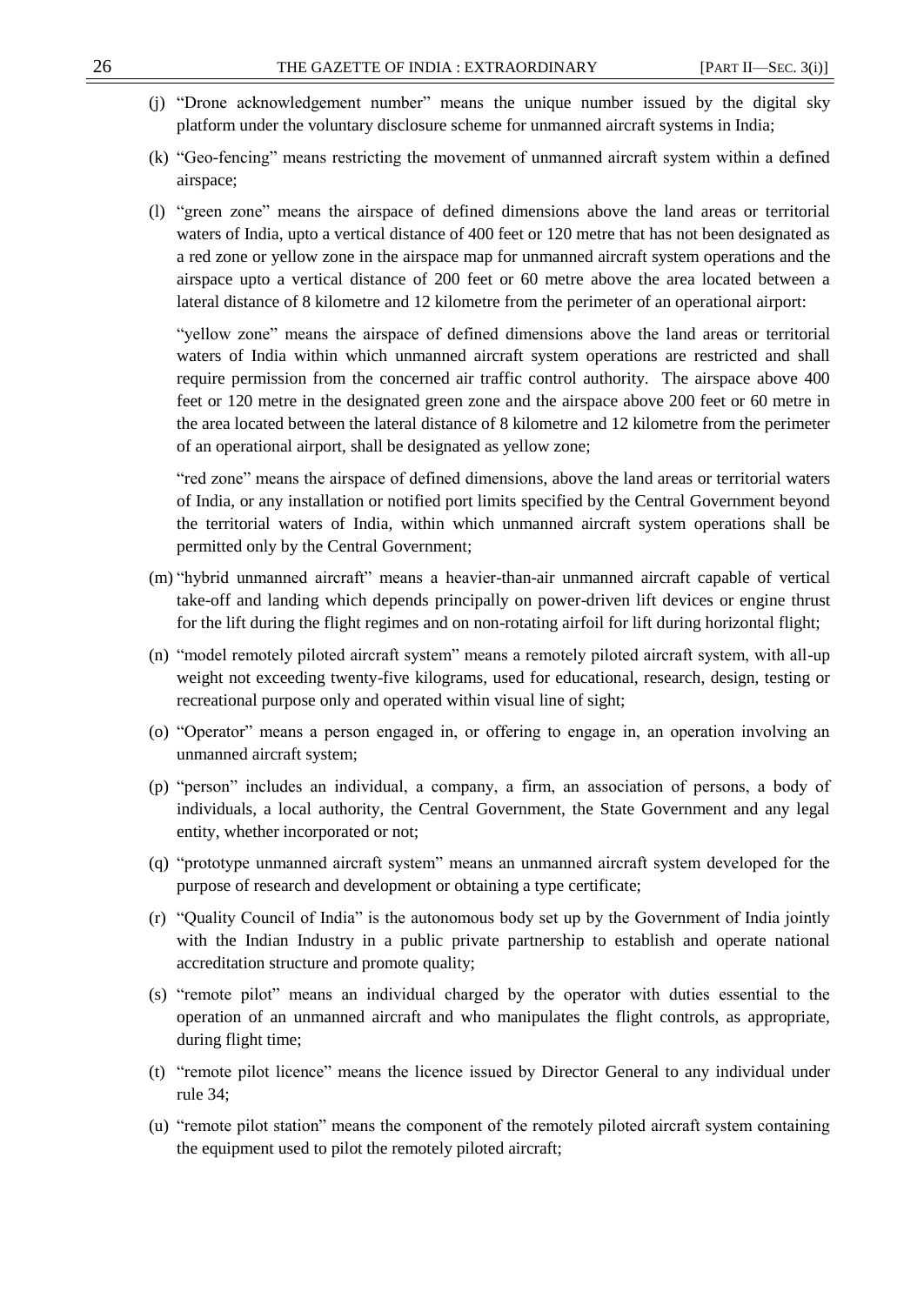- (v) "remotely piloted aircraft" means an unmanned aircraft that is piloted from a remote pilot station;
- (w) "remotely piloted aircraft system" means a remotely piloted aircraft, its associated remote pilot stations, the required command and control links and any other components as specified in the type design;
- (x) "Rotorcraft" means a heavier-than-air aircraft supported in flight by the reactions of the air on one or more power driven rotors on substantially vertical axes;
- (y) "type certificate" means a certificate issued by the Director General or any other entity authorised by the Director General, certifying that the unmanned aircraft system of a specific type meets with the requirements specified under these rules;
- (z) "type of unmanned aircraft system" means all unmanned aircraft systems of the same basic design including all modifications thereto, except those modifications which result in a change in handling or flight characteristics;
- (za) "Unique Identification Number" means the unique identification number issued for registering an unmanned aircraft system in India;
- (zb) "unmanned aircraft system" means an aircraft that can operate autonomously or can be operated remotely without a pilot on board;
- (zc) "Unmanned Aircraft System Traffic Management System" means a system that provides traffic management for safe and expeditious flow of unmanned aircraft traffic and avoids collision between manned and unmanned aircraft through the collaborative integration of persons, information, technology, facilities and services;

*(2)* The words and expressions used herein but not defined, and defined in the Aircraft Act, 1934 or in the Aircraft Rules, 1937 shall have the same meaning as assigned to them in the said Act or the rules.

## **PART II**

## **CLASSIFICATION OF UNMANNED AIRCRAFT SYSTEM**

**4. Categorisation of unmanned aircraft system**.—*(1)* The unmanned aircraft system shall be categorized into the following three categories, namely:––

- (a) aeroplane;
- (b) rotorcraft; and
- (c) hybrid unmanned aircraft system.

*(2)* The aeroplane, rotorcraft and hybrid unmanned aircraft system shall be further sub-categorised as follows:––

- (a) remotely piloted aircraft system;
- (b) model remotely piloted aircraft system; and
- (c) autonomous unmanned aircraft system.

**5. Classification of unmanned aircraft systems**.— The unmanned aircraft system shall, based on the maximum all-up weight including payload, be classified as follows:-

- (a) Nano unmanned aircraft system: weighing less than or equal to 250 grams;
- (b) Micro unmanned aircraft system: weighing more than 250 grams, but less than or equal to 2 kilograms;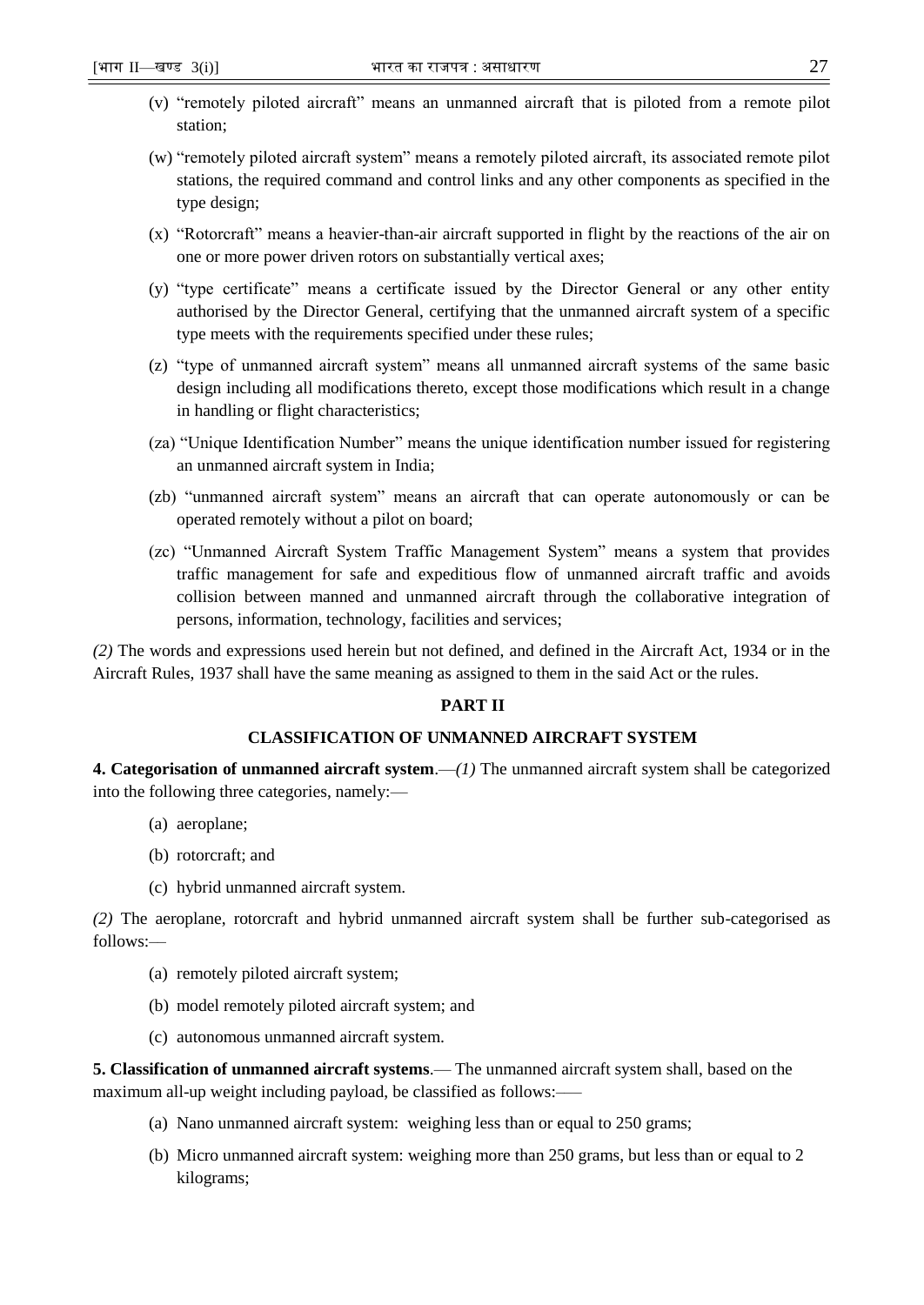- 
- (c) Small unmanned aircraft system: weighing more than 2 kilograms, but less than or equal to 25 kilograms;
- (d) Medium unmanned aircraft system: weighing more than 25 kilograms, but less than or equal to 150 kilograms; and
- (e) Large unmanned aircraft system: weighing more than 150 kilograms.

## **PART III**

## **CERTIFICATION OF UNMANNED AIRCRAFT SYSTEM**

**6. General**.— No person shall operate an unmanned aircraft system in India unless such unmanned aircraft system conforms to a type certificate or is exempted from the requirement of a type certificate under these rules.

**7. Certification standards**.–– The Central Government may, on the recommendation of the Quality Council of India, by notification in the Official Gazette, specify the standards for obtaining a type certificate for unmanned aircraft systems and such standards may promote the use of the following—

- (a) made-in-India technologies, designs, components and unmanned aircraft systems; and
- (b) Indian regional navigation satellite system, namely, Navigation with Indian Constellation.

**8. Type certification**.–– The Director General or any entity authorised by the Director General in this behalf, may, on the recommendation of the Quality Council of India or an authorised testing entity, issue a type certificate for any particular type of unmanned aircraft system.

**9. Application and procedure for issuance of type certificate.—** $(l)$  **Any person, who intends to obtain a** type certificate, shall make an application in Form D-1 on the digital sky platform along with the fee as specified in rule 46 and the following––

- (a) particulars of the applicant;
- (b) details and required documents in respect of the prototype unmanned aircraft system as specified therein; and
- (c) the prototype unmanned aircraft system shall be physically handed over to the authorised testing entity specified therein.

*(2)* The Quality Council of India or the authorised testing entity shall examine the proposal and submit the test report along with its recommendations to the Director General within sixty days from the date of receipt of the application.

*(3)* On the basis of test report along with the recommendations received under sub-rule (2), and on being satisfied, the Director General shall issue to the applicant a type certificate for the specific type of unmanned aircraft system within fifteen days of receiving such test report.

**10. Acceptance of approvals given by foreign regulators**.–– On the basis of the approval granted to any type of unmanned aircraft system by such of the Contracting States, as may be specified by the Central Government by notification in the Official Gazette, the Director General may issue type certification to that type of unmanned aircraft system.

**11. Imports**.–– Import of unmanned aircraft systems shall be regulated by the Directorate General of Foreign Trade or any other entity authorised by the Central Government.

**12. Mandatory safety features**.–– (*1)* The Central Government may, in future, by notification in the Official Gazette, specify safety features to be installed on an unmanned aircraft system by persons owning it, which may include among others, the following safety features, namely:—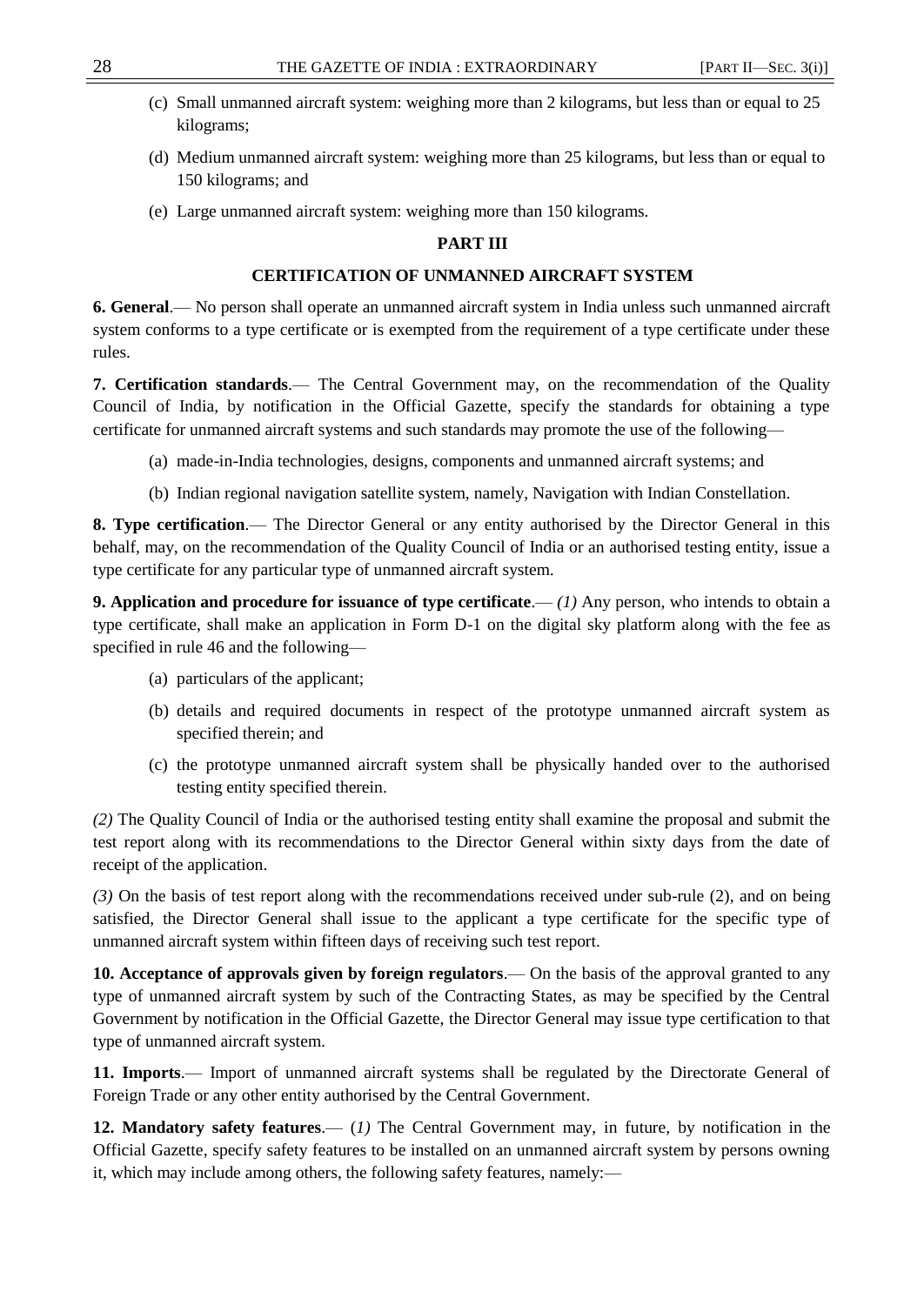- (a) 'No Permission No Takeoff' hardware and firmware;
- (b) Real-time tracking beacon that communicates the unmanned aircraft system's location, altitude, speed and unique identification number; and
- (c) Geo-fencing capability.

*(2)* Every person who owns an unmanned aircraft system shall adopt safety features notified under sub-rule (1) within such period, not less than six months from the date of publication of such notification, as the Central Government may specify.

**13. Exemption from obtaining type certificate in certain cases**.— *(1)* No type certificate shall be required for manufacturing or importing an unmanned aircraft system.

*(2)* No type certificate shall be required for operating the following, namely:––

- (a) a model remotely piloted aircraft system; and
- (b) a nano unmanned aircraft system.

## **PART IV**

## **REGISTRATION OF UNMANNED AIRCRAFT SYSTEM**

**14. General.**—— (1) No person shall operate an unmanned aircraft system without first registering it on the digital sky platform and obtaining a unique identification number, unless exempted from the requirement of a unique identification number under these rules.

*(2)* A registration record shall be maintained by the Director General of all such unmanned aircraft systems to which unique identification number has been issued under these rules.

*(3)* It shall be the responsibility of the person operating an unmanned aircraft system to ensure that such unmanned aircraft system conforms to a valid type certificate.

**15. Application and procedure for registration.—— (1) Any person who intends to register and obtain a** unique identification number for his unmanned aircraft system shall make an application in Form D-2 on the digital sky platform along with the fee as specified in rule 46 and provide requisite details including the unique number of the type certificate to which such unmanned aircraft system conforms to.

*(2)* The digital sky platform shall verify the details and issue a unique identification number to the applicant.

*(3)* The unique identification number of an unmanned aircraft system shall be linked to the unique serial number provided by the manufacturer and the unique serial numbers of its flight control module and remote pilot station.

*(4)* No person shall replace the flight control module or remote pilot station of an unmanned aircraft system whose serial number is linked to such unmanned aircraft system's unique identification number, without first updating, on the digital sky platform, the unique serial number of the new flight control module or remote pilot station, within a period of seven days from the date of such replacement or before operating such unmanned aircraft system, whichever is earlier.

**16. Registration of existing unmanned aircraft systems.—(1) A person owning an unmanned aircraft** system manufactured in India or imported into India on or before the  $30<sup>th</sup>$  day of November, 2021 shall, within a period of thirty one days falling after the said date, make an application to register and obtain a unique identification number for his unmanned aircraft system and provide requisite details in Form D-2 on the digital sky platform along with the fee as specified in rule 46.

*(2)* The digital sky platform shall verify the details furnished under sub-rule (1) and issue a unique identification number to the applicant, if the unmanned aircraft system––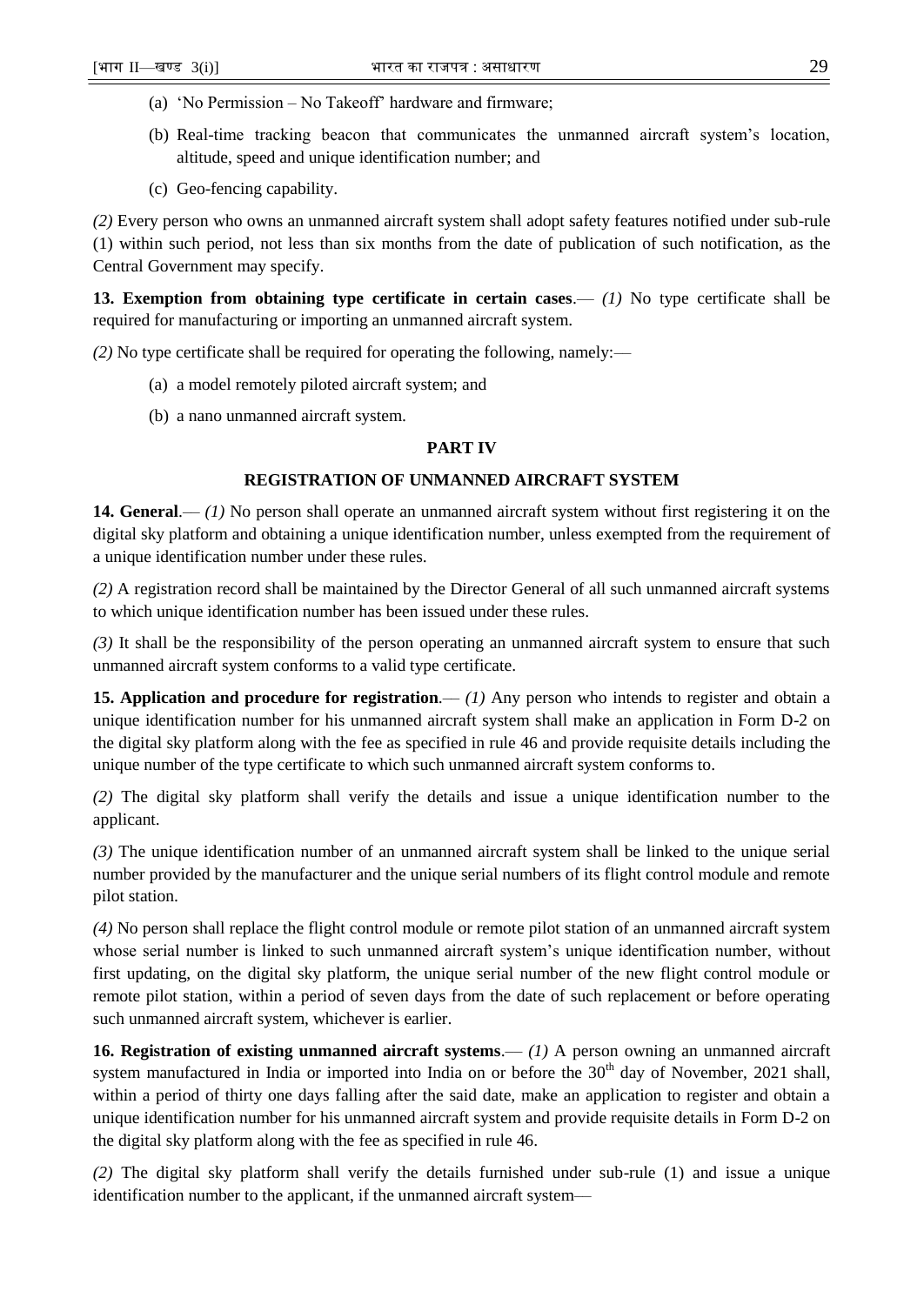- (a) has a valid Drone Acknowledgement Number issued by the digital sky platform on or before the date mentioned in sub-rule (1);
- (b) has a Goods and Service Tax paid invoice for the unmanned aircraft system; and
- (c) is part of the list of unmanned aircraft systems published on the digital sky platform by the Director General.

**17. Transfer of unmanned aircraft systems.—(1) A person may transfer an unmanned aircraft system to** another person by way of sale, lease, gift or any other mode, after providing requisite details of the transferor, transferee and unique identification number of the unmanned aircraft system in Form D-3 on the digital sky platform, along with the fee as specified in rule 46.

(2) A transfer referred to in sub-rule (1) shall be effected in the registration record maintained by the Director General and a transaction number shall be generated by the digital sky platform after electronic verification of the transferor, transferee and the unique identification number.

**18. Deregistration of unmanned aircraft systems.—***(1)* **Where an unmanned aircraft system registered in** a person's name is either permanently lost or permanently damaged, he shall, on arriving at a reasonable conclusion that it is so lost or damaged, apply for deregistration of such unmanned aircraft system by submitting an application in Form D-3 on the digital sky platform along with the fee as specified in rule 46.

*(2)* The deregistration referred to in sub-rule (1) shall be effected in the registration record maintained by the Director General and a transaction number shall be generated by the digital sky platform.

## **PART V**

## **OPERATION OF UNMANNED AIRCRAFT SYSTEM**

**19. Airspace map**. – The Central Government may, within thirty days of the date of notification of these rules, publish on the digital sky platform, an airspace map for unmanned aircraft system operations segregating the entire airspace of India into red zone, yellow zone and green zone, with a horizontal resolution equal or finer than 10 meters.

**20. Interactive maps**. – The airspace map for unmanned aircraft system operations shall be so designed as to be programmatically accessible through a machine readable Application Programming Interface and interactive so that unmanned aircraft system pilots shall be able to plot their proposed flight plan and easily identify the zone within which it falls so as to assess whether or not they need to make an application for prior approval.

**21. Mandatory pre-flight verification of zonal restrictions**.–– Before commencing an unmanned aircraft system operation, a remote pilot shall mandatorily verify the digital sky platform for any notification or restriction applicable to unmanned aircraft system operations in the intended area of operation.

**22. Requirement of prior permission.**—*(1)* No person shall operate an unmanned aircraft system in a red zone or yellow zone without prior permission.

*(2)* No prior permission shall be required for operating an unmanned aircraft system in a green zone, subject to the provisions of rule 21.

**23. Dynamic nature of zoning.––** The Central Government may update the airspace map on digital sky platform for unmanned aircraft system operations from time to time in order to change the status of an area from one zone to another and such change shall come into effect no sooner than seven days after the date of such update.

**24. Temporary Red Zone.—– (1)** If there is an urgent need to temporarily prohibit unmanned aircraft system flights in any specified area, the concerned State Government or the Union Territory Administration or a law enforcement agency may declare a temporary red zone over such specified area, for a period not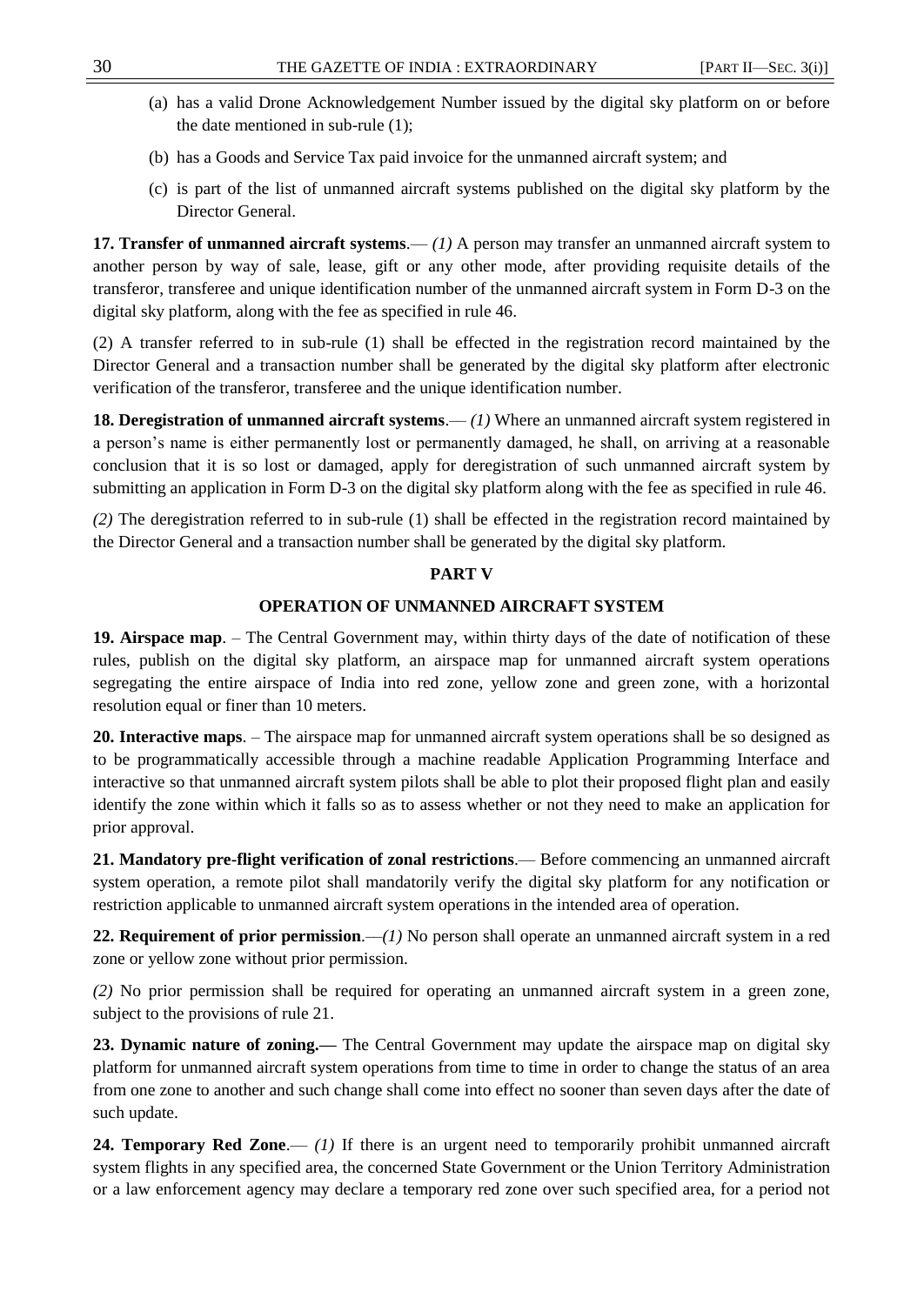exceeding ninety six hours at a time, by notifying it through the digital sky platform and highlighting it on the airspace map.

*(2)* The temporary red zone shall be declared by an officer not below the rank of Superintendent of Police or his equivalent and such officer shall endeavour to keep the size of the temporary red zone reasonable and not excessive.

*(3)* An endeavour shall be made to inform, through digital sky platform or other electronic means, to all holders of unique identification number who are within a distance of five kilometre from the perimeter of the temporary red zone, of the restriction so declared under sub-rule (1), but in case no such information is received, it shall not absolve a remote pilot of the responsibility to verify the zonal restrictions on the digital sky platform before commencing an unmanned aircraft system operation.

**25. Access to digital sky platform**.—The nodal officers of State Governments, Union Territory Administrations and law enforcement agencies shall be provided direct access to the digital sky platform.

**26. Safe operation**.–– No person shall operate an unmanned aircraft system in a manner, either directly or indirectly, as to endanger the safety and security of any person or property.

**27. Prohibition on carriage of arms, ammunition, explosives and military stores, etc.— No person** shall carry or cause or permit to be carried in any unmanned aircraft to, from, within or over India, any arms, ammunitions, munitions of war, implements of war, explosives and military stores, except with the written permission of the Central Government or any other person authorised by the Central Government in this behalf and subject to the terms and conditions of such permission.

**28. Carriage of dangerous goods**.— No person shall carry dangerous goods on unmanned aircraft unless such operation is in compliance with the Aircraft (Carriage of Dangerous Goods) Rules, 2003.

**29. Right of way**. – No person operating an unmanned aircraft system shall violate the right of way of a manned aircraft and shall remain clear of all manned aircrafts.

**30. Mandatory reporting of an accident**.— No later than forty-eight hours after an accident involving an unmanned aircraft system takes place, the remote pilot of such unmanned aircraft system shall report the accident to the Director General through the digital sky platform.

## **PART VI**

## **REMOTE PILOT LICENCE**

**31. General**. – No individual other than a holder of a valid remote pilot licence enlisted on the digital sky platform shall operate an unmanned aircraft system.

**32. Classification**.–– A remote pilot licence shall specifically mention the category, sub-category and classification of the unmanned aircraft system or a combination of these, for which it is issued.

**33. Eligibility**. –An individual shall be eligible to obtain a remote pilot licence, if he–

- (a) is not less than eighteen years of age and not more than sixty-five years of age;
- (b) has passed class tenth examination or its equivalent from a recognised Board; and
- (c) has successfully completed such training as may be specified by the Director General, from any authorised remote pilot training organisation.

**34. Procedure for obtaining a remote pilot licence.**—(1) Any individual, who desires to obtain a remote pilot licence for any category, sub-category or class of an unmanned aircraft system, or a combination thereof, shall complete the training specified by the Director General for such category, sub-category or class, and pass the tests conducted by the authorised remote pilot training organisation.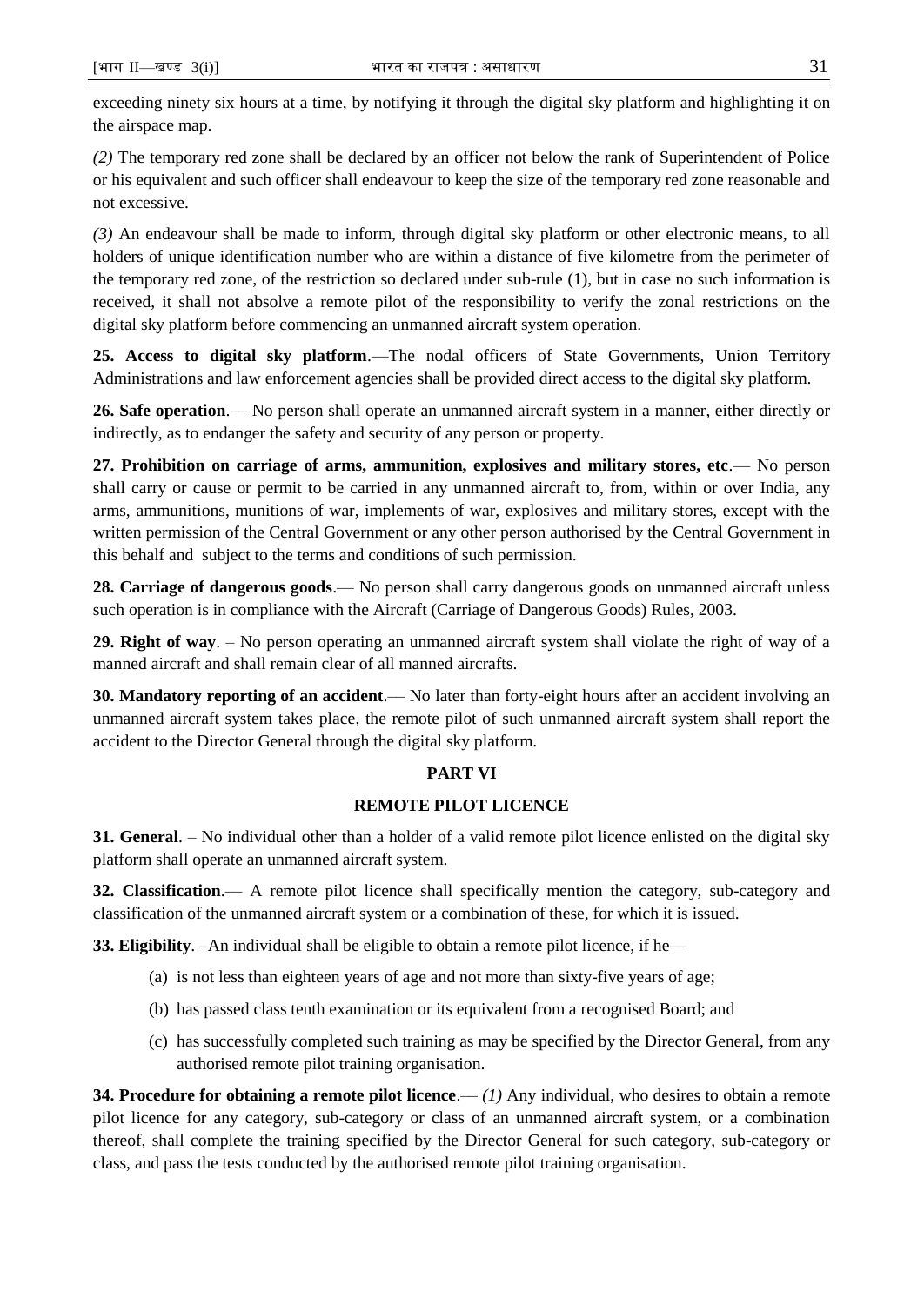*(2)* Within seven days of successful completion of the training and passing of the tests under sub-rule (1), the authorised remote pilot training organisation shall make an application for remote pilot licence in Form D-4 on the digital sky platform along with the fee as specified in rule 46, providing details of the individual who has passed the test.

*(3)* The individual in respect of whom an application has been made by the authorised remote pilot training organisation under sub-rule (2) shall be issued a remote pilot certificate through digital sky platform.

*(4)* The Director General shall, within fifteen days from the date of issue of the remote pilot certificate under sub-rule (3), issue the remote pilot licence to such individual through the digital sky platform.

**35. Validity of licence**. – A remote pilot licence shall––

- (a) be valid only if it is enlisted on the digital sky platform;
- (b) unless suspended or cancelled, remain valid for a period of ten years;
- (c) be renewed by the Director General for such period as may be specified therein, subject to a maximum period of ten years, on payment of fee as specified in rule 46:

Provided that the holder of the remote pilot licence shall undergo such refresher course as may be specified by the Director General on the digital sky platform from time to time.

**36. Exemption from obtaining licence**.— No remote pilot licence shall be required for —

- (a) operating a nano unmanned aircraft system; and
- (b) operating a micro unmanned aircraft system for non-commercial purposes.

## **PART VII**

# **REMOTE PILOT TRAINING ORGANISATION**

**37. General**. – No person other than an authorised remote pilot training organisation shall impart training to an individual seeking a remote pilot licence.

**38. Eligibility**. – No remote pilot training organisation shall be authorised impart training unless it meets with the eligibility criteria as may be specified by the Director General.

**39. Procedure for obtaining authorisation.—***(1)* **Any person who intends to obtain the authorisation to** establish a remote pilot training organisation shall submit an application to the Director General in Form D-5 on the digital sky platform, along with the fees as specified in rule 46.

*(2)* The Director General may, within sixty days of the date of receipt of application under sub-rule (1), issue the authorisation to establish a remote pilot training organisation to the applicant if he satisfies the specified criteria and meets with the requirements for establishing such remote pilot training organisation.

**40. Validity**.–– An authorisation to establish a remote pilot training organisation shall, unless suspended or cancelled, remain valid for a period of ten years, and may be renewed for the period specified therein, subject to a maximum period of ten years at a time, on payment of fee as specified in rule 46.

**41. Training requirements***.–– (1)* An Authorised remote pilot training organisation shall ensure strict compliance with the requirements specified by the Director General on the digital sky platform in respect of training, syllabus, infrastructure, instructors, proficiency testing and issuance of remote pilot certificates.

*(2)* The training requirements specified under sub-rule (1) shall be specific to a category, sub-category and class of unmanned aircraft system.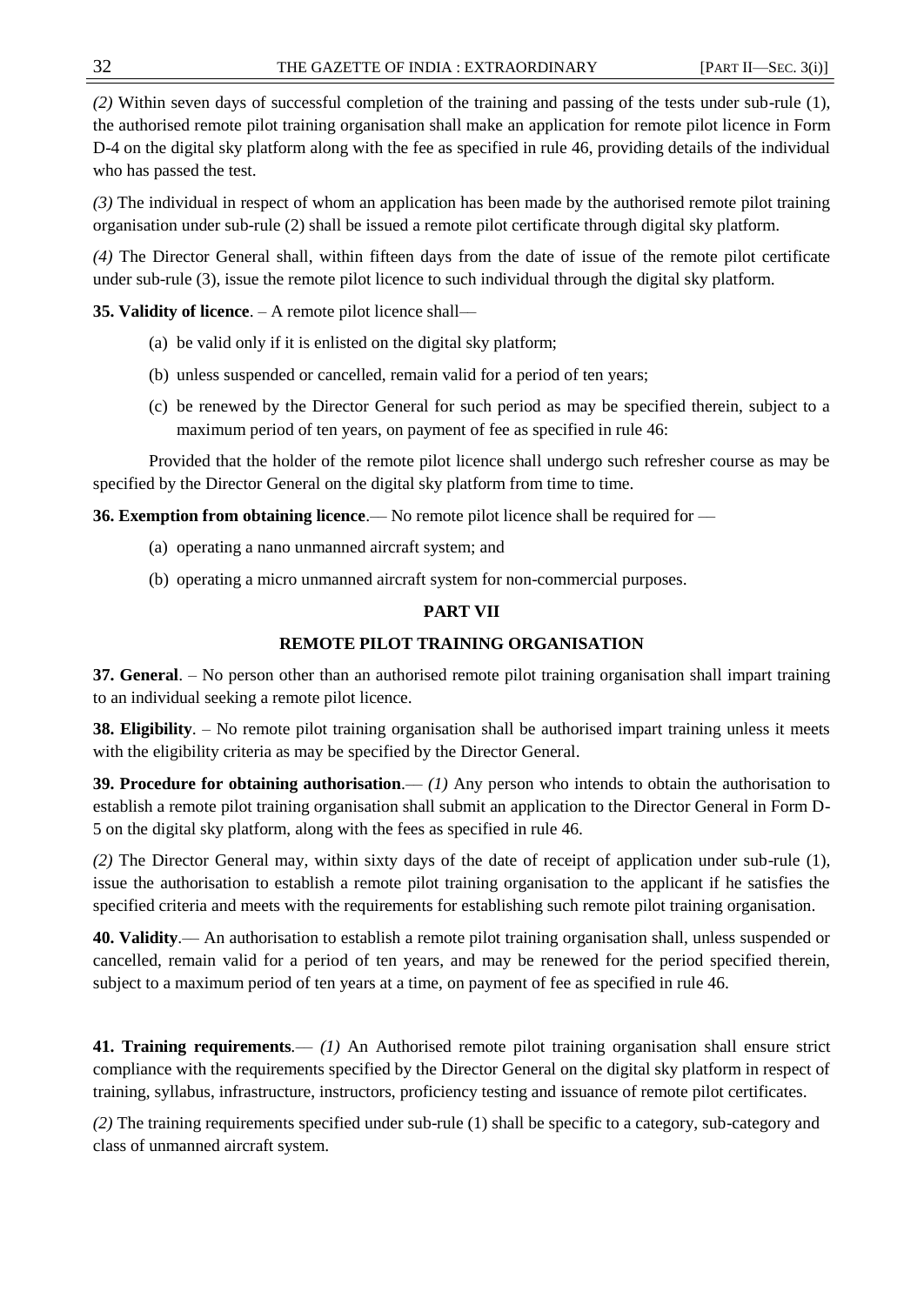#### **PART VIII**

#### **RESEARCH, DEVELOPMENT AND TESTING**

**42. Unmanned aircraft system operations for research, development and testing**. – The following persons shall not require a type certificate, unique identification number, prior permission and remote pilot licence for operating unmanned aircraft systems for research, development and testing purposes, namely:––

- (a) any research and development entity under the administrative control of, or recognised by, the Central Government or State Government or Union Territory Administration;
- (b) any educational institution under the administrative control of, or recognised by, the Central Government or State Government or Union Territory Administration;
- (c) any Startup recognised by the Department for Promotion of Industry and Internal Trade;
- (d) any authorised testing entity; and
- (e) any unmanned aircraft system manufacturer having a Goods and Service Tax Identification Number:

Provided that such unmanned aircraft system operations takes place within a green zone and within the premises of the person where such research, development and testing is being carried out or within an open area in a green zone under such person's control.

#### **PART IX**

## **UNMANNED AIRCRAFT SYSTEM TRAFFIC MANAGEMENT**

**43. Unmanned aircraft system traffic management.—***(1)* **The Central Government may, within sixty** days of the date of publication of these rules, publish a policy framework in respect of the Unmanned Aircraft System Traffic Management System on the digital sky platform.

*(2)* Such policy framework shall be in conformity with these rules, shall facilitate automated permissions as required under these rules and include––

- (a) the framework for developing corridors for safe and seamless transfer of goods by unmanned aircraft systems within and across zones; and
- (b) the roles, powers and responsibilities of the State Governments and Union Territory Administrations.

#### **PART X**

#### **INSURANCE**

**44. Insurance**.—*(1)* The provisions of the Motor Vehicles Act, 1988 (59 of 1988) and rules made thereunder shall apply, *mutatis mutandis*, to the third party insurance of unmanned aircraft system and compensation in case of damage to life or property caused by such an unmanned aircraft system:

Provided that a nano unmanned aircraft system may operate without third party insurance.

*(2)* A person operating a unmanned aircraft system may use an insurance product specially designed for such operations, as and when such insurance product is approved by the Insurance Regulatory and Development Authority of India.

## **PART XI**

## **UNMANNED AIRCRAFT SYSTEM PROMOTION**

**45. Unmanned aircraft system promotion**.—*(1)* The Central Government may promote the adoption and use of unmanned aircraft systems by constituting an Unmanned Aircraft Systems Promotion Council, which shall facilitate–

(a) development of a business-friendly regulatory regime, including automated permissions;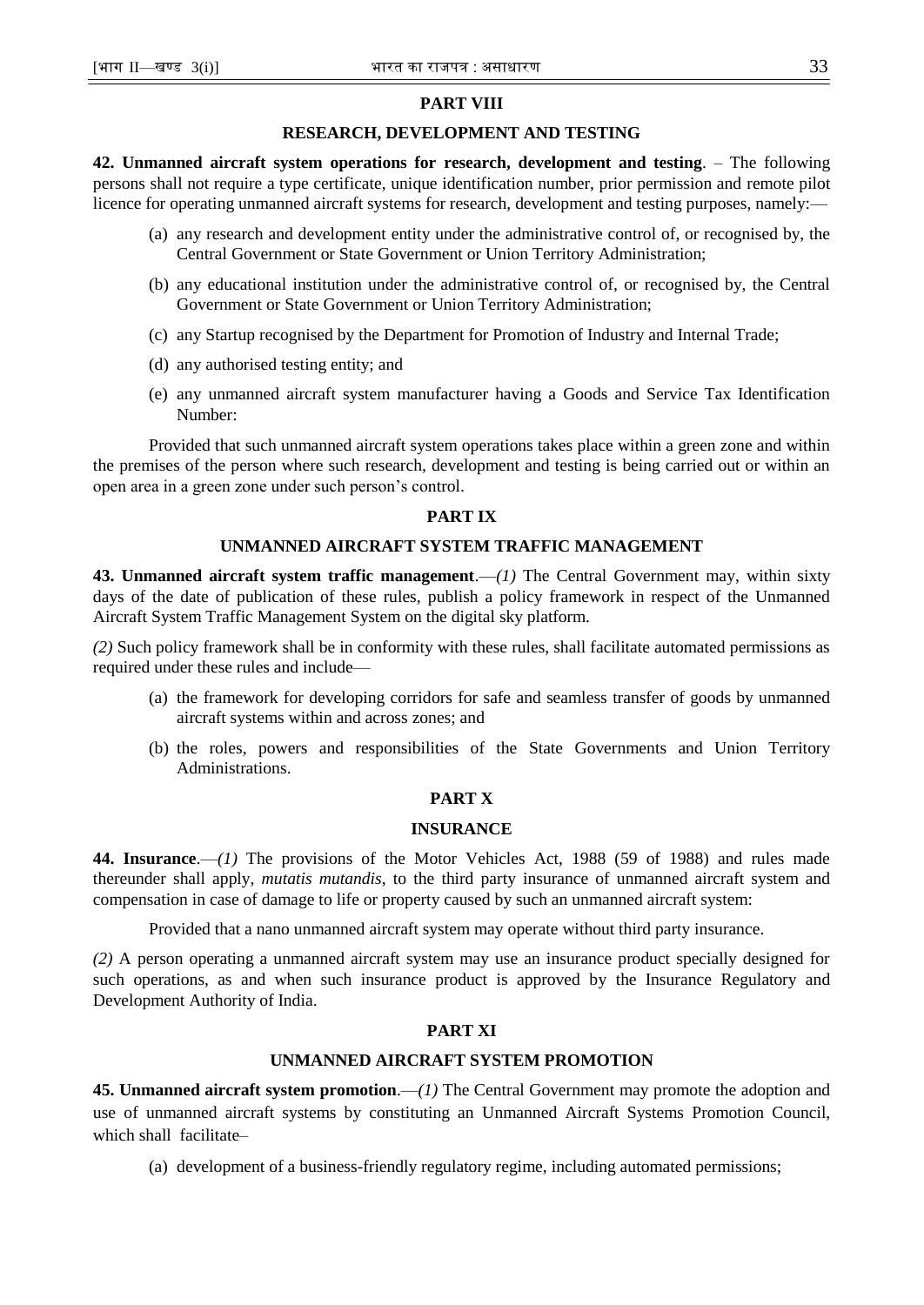- (b) establishment of incubators and other facilities for the development of unmanned aircraft system technologies;
- (c) involvement of industry experts and academic institutions in policy advice; and
- (d) organising competitive events involving unmanned aircraft systems and counter-unmanned aircraft system technologies.

*(2)* The Central Government may, after evaluating these rules on the basis of economic impact, prepare a six-monthly report listing the achievements of the Indian unmanned aircraft system sector and the measures taken to further the ease of doing business in that sector.

#### **PART XII**

## **MISCELLANEOUS**

**46. Fee**.— The fee payable for the services specified in column (2) of the Table below, rendered by the Central Government under these rules, shall be as specified in the corresponding column (3) of the said Table, namely:––

| Sl. No                      | <b>Services</b>                                                                    | Fee (in Rupees) |
|-----------------------------|------------------------------------------------------------------------------------|-----------------|
| $\left( 1\right)$           |                                                                                    | (3)             |
|                             | Issuance of type certificate                                                       | 100             |
| $\mathcal{D}_{\mathcal{L}}$ | Issuance, transfer or deregistration of unique identification number               | 100             |
| 3                           | Issuance or renewal of remote pilot licence                                        | 100             |
| $\overline{4}$              | Authorisation or renewal of authorisation of remote pilot training<br>organisation | 1,000           |

**TABLE**

Note.–– The Quality Council of India, authorised testing entities and authorised remote pilot training organisations may collect market-linked service charges for the services rendered by them in accordance with these rules.

**47. Directions**.— Where the Central Government deems it necessary, it may, not inconsistent with the provisions of the Act, or these rules, issue a general or special direction related to unmanned aircraft systems.

**48. General power to exempt**.— The Central Government may, by a general or special order in writing, exempt any person or class of persons from the operation of these rules, either wholly or partially, subject to such conditions, as may be specified in that order.

**49. Offences, classification and compounding**.—*(1)* No person shall carry out any activity in contravention of these rules.

*(2)* Notwithstanding anything contained in the Code of Criminal Procedure, 1973 (2 of 1974), the contravention of rule 22 and rule 27 shall be cognizable and non-compoundable.

*(3)* It shall be a defence to any proceeding for contravention of, or failure to comply with, these rules, if such contravention or failure is proved to have been caused due to factors or circumstances, such as stress of weather or other unavoidable cause or circumstances, beyond the control of such person or without his knowledge or fault.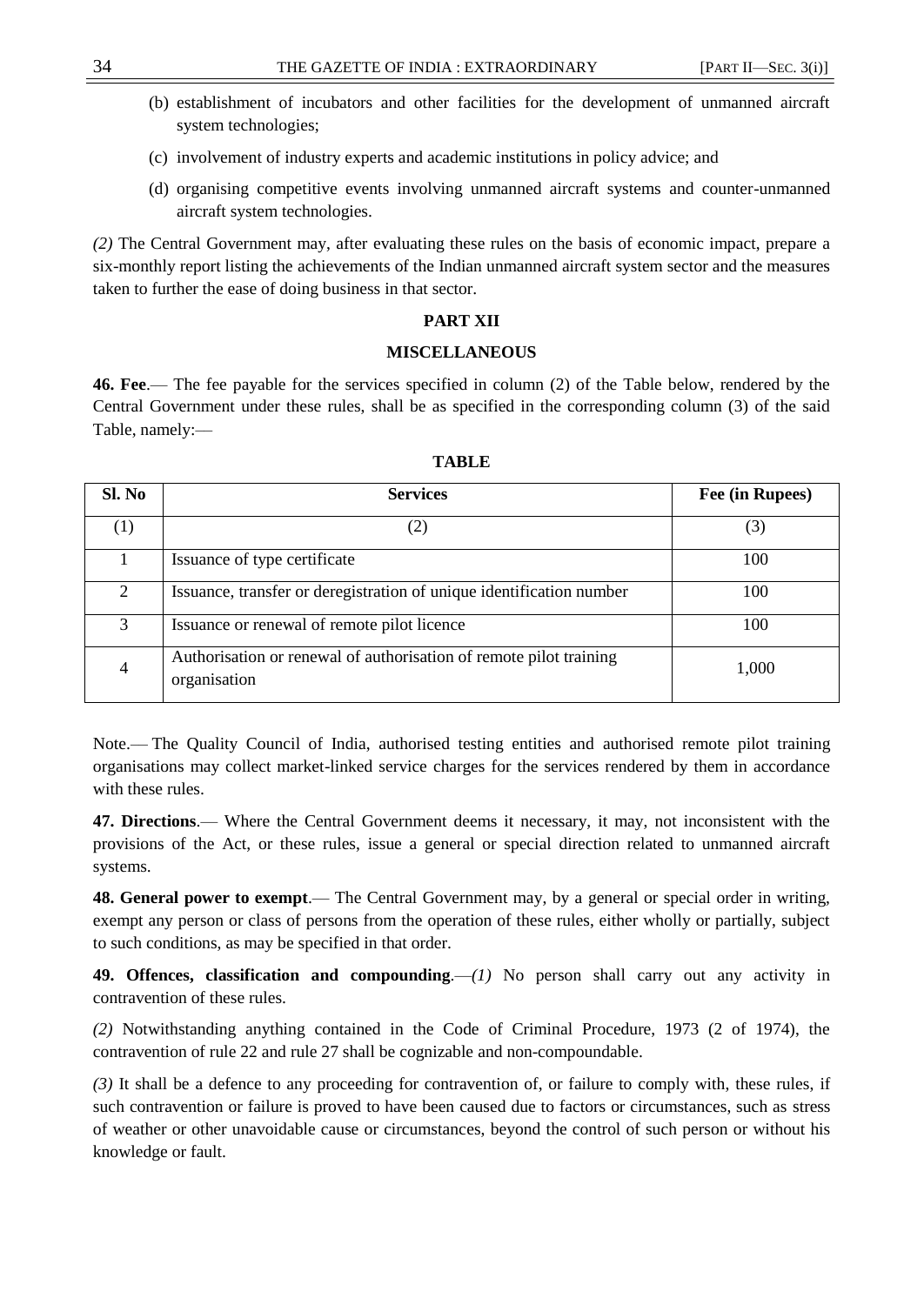*(4)* The provisions of these rules shall be in addition to, and not in derogation of, the provisions of any other law, for the time being in force.

**50. Penalties**.–– Where, after giving an opportunity of being heard, the Director General or an officer authorised by the Central Government or a State Government or Union Territory Administration, is satisfied that a person has contravened or failed to comply with the provisions of these rules, he may, for reasons to be recorded in writing, levy a penalty not exceeding rupees one lakh in accordance with the provisions of section 10A of the Act.

**51. Power to inspect**.— The Director General, or any person authorised by him, by general or special order in writing, may inspect any unmanned aircraft system, any related facility, interact with any personnel, and inspect any document or record for the purpose of securing compliance with these rules and the provisions of the Act.

**52. Obstruction of authorised persons**.— No person shall voluntarily obstruct any person acting in the exercise of his powers or in the discharge of his duties under these rules.

**53. Cancellation or suspension**.— Where the Director General, after giving an opportunity of being heard, is satisfied that a person has contravened or failed to comply with the provisions of these rules, he may, for reasons to be recorded in writing, cancel or suspend any licence, certificate, authorisation or approval granted under these rules.

**54. Saving of certain orders.**— Nothing in these rules shall limit or otherwise affect the power of the Central Government with regard to any order issued in the interest of public safety or for safe operation of all manned or unmanned aircraft.

**55. Repeal and saving**.— The Unmanned Aircraft System Rules, 2021 stand repealed, except as respects things done or omitted to be done before such repeal.

|                | <b>FORM D-1</b>                                  |  |  |  |
|----------------|--------------------------------------------------|--|--|--|
|                | (See rule 9)                                     |  |  |  |
|                | <b>APPLICATION FOR TYPE CERTIFICATE</b>          |  |  |  |
|                | Part A - Details of individual (if applicable)   |  |  |  |
| 1              | Full name                                        |  |  |  |
| $\overline{2}$ | Mobile number (linked to the Aadhaar number)     |  |  |  |
| 3              | E-mail address                                   |  |  |  |
| 4              | Aadhaar number                                   |  |  |  |
| 5              | Indian passport number                           |  |  |  |
| 6              | Permanent account number (optional)              |  |  |  |
| 7              | <b>Residential address</b>                       |  |  |  |
|                | Part B - Details of organisation (if applicable) |  |  |  |
| 8              | Name of the manufacturer                         |  |  |  |
| 9              | Address of the manufacturer                      |  |  |  |
| 10             | Registration number of organisation              |  |  |  |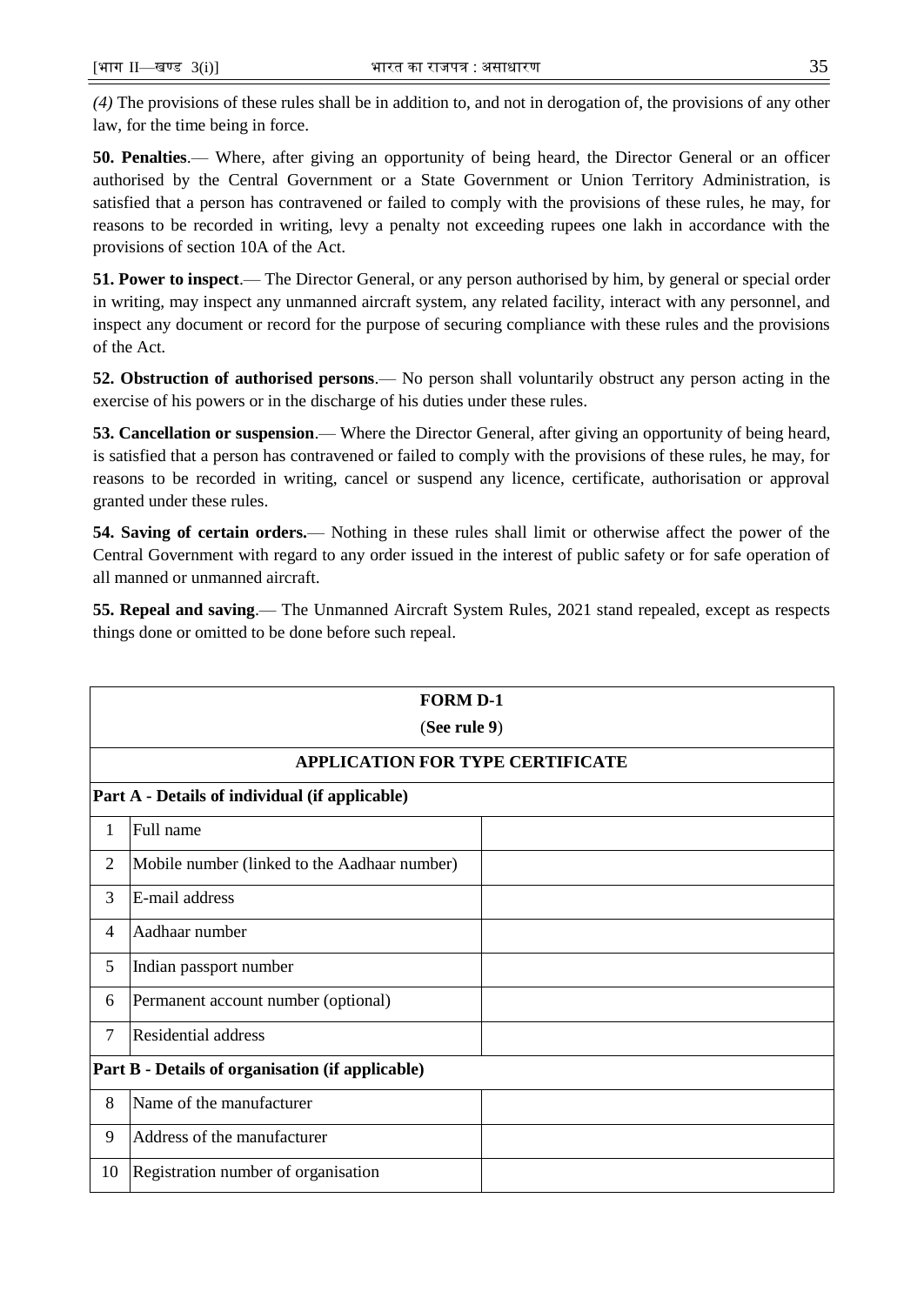| 11 | <b>GSTIN</b> certificate (optional)                             |                                                                  |
|----|-----------------------------------------------------------------|------------------------------------------------------------------|
| 12 | Name of the Director(s) with their DIN                          |                                                                  |
| 13 | Aadhaar number of one Director                                  |                                                                  |
| 14 | E-mail address of the Director                                  |                                                                  |
| 15 | Mobile number of the Director (linked to the<br>Aadhaar number) |                                                                  |
|    | Part C - Unmanned aircraft system specifications and documents  |                                                                  |
| 16 | Model name                                                      |                                                                  |
| 17 | Category of UAS                                                 | $\Box$ Aeroplane<br>$\Box$ Rotorcraft<br>$\Box$ Hybrid           |
| 18 | Sub-category of UAS                                             | $\Box$ RPAS<br>$\Box$ Model<br>$\Box$ Autonomous                 |
| 19 | <b>Class of UAS</b>                                             | $\Box$ Nano $\Box$ Micro $\Box$ Small $\Box$ Medium $\Box$ Large |
| 20 | Specifications of flight control module                         |                                                                  |
| 21 | Specifications of remote pilot station                          |                                                                  |
| 22 | Maximum all-up-weight (including payload) in kg                 |                                                                  |
| 23 | Overall dimensions (1 x b x h) in mm                            |                                                                  |
| 24 | Description                                                     |                                                                  |
| 25 | Details of compatible payload                                   |                                                                  |
| 26 | Variable load / consumables (like fluid etc., if<br>any)        |                                                                  |
| 27 | Engine/Motor                                                    |                                                                  |
| 28 | Power rating                                                    |                                                                  |
| 29 | Number of engines/ motors                                       |                                                                  |
| 30 | Total fuel capacity (kg)/ Battery capacity (mAh)                |                                                                  |
| 31 | Propeller details                                               |                                                                  |
| 32 | Ground control station software version                         |                                                                  |
| 33 | Frequency band                                                  |                                                                  |
| 34 | Maximum endurance                                               |                                                                  |
| 35 | Maximum range (in km)                                           |                                                                  |
| 36 | Maximum speed (in m/s)                                          |                                                                  |
| 37 | Maximum height attainable/ Maximum ceiling<br>height (in feet)  |                                                                  |
| 38 | Operating altitude (in feet)                                    |                                                                  |
| 39 | Operational envelope                                            |                                                                  |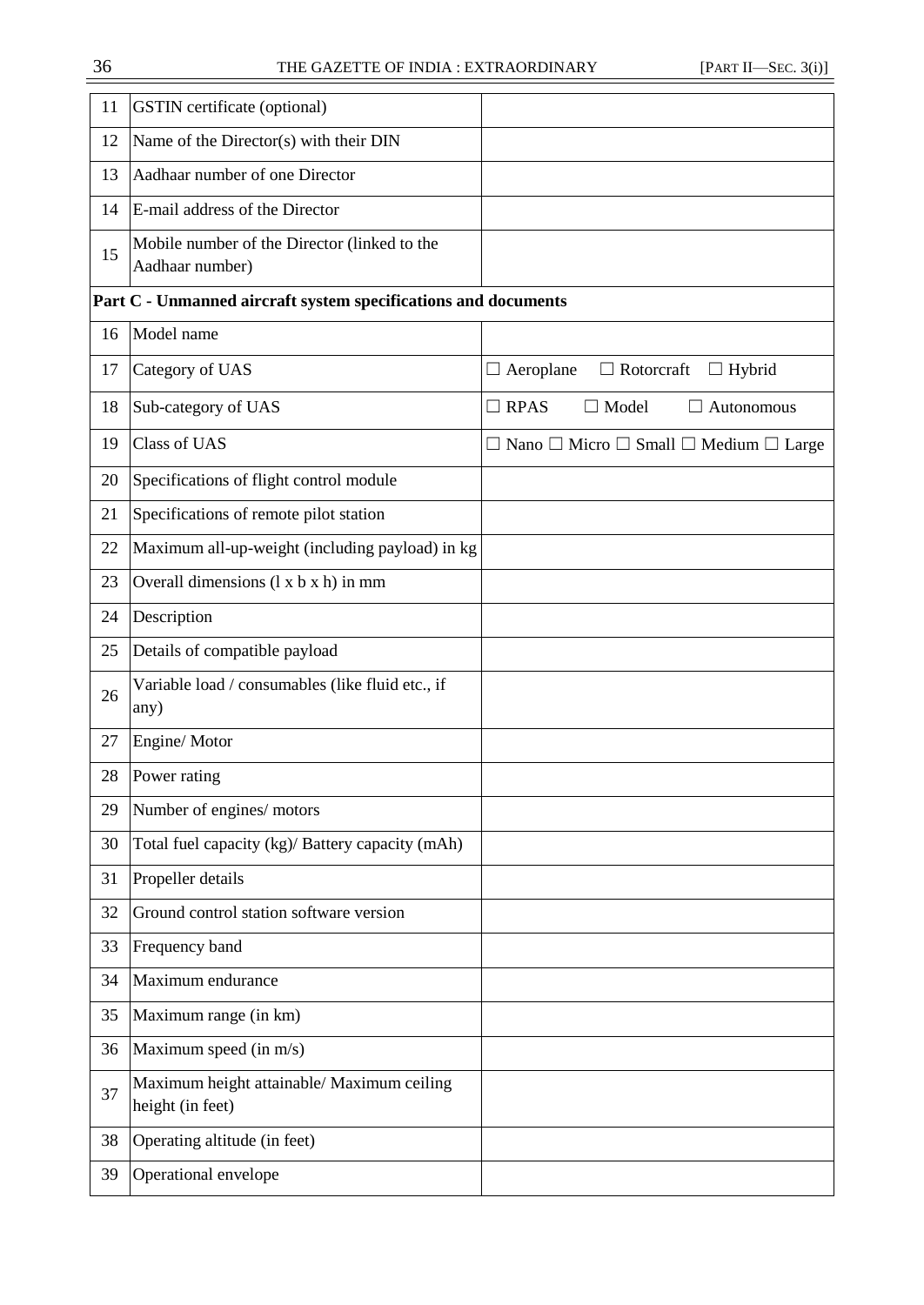| 40 | Engine limits (maximum RPM) / Maximum<br>battery temperature (in $^{\circ}C$ )   |  |
|----|----------------------------------------------------------------------------------|--|
| 41 | Propeller limits                                                                 |  |
| 42 | Manufacturer's operating manual (as applicable)                                  |  |
| 43 | Manufacturer's maintenance guidelines (as<br>applicable)                         |  |
| 44 | Maintenance inspection schedule / Overhaul<br>interval                           |  |
| 45 | Photographs of the unmanned aircraft system:<br>a) Front view<br>b) Top view     |  |
| 46 | Select authorised testing entity (from dropdown<br>menu on digital sky platform) |  |
|    | <b>Part D - Fee details</b>                                                      |  |
| 47 | <b>Transaction number</b>                                                        |  |
| 48 | Fee receipt                                                                      |  |

I hereby declare that all information provided herein are true and correct to the best of my knowledge. I understand that furnishing any false information herein shall make me liable for penal action, as applicable.

Name:

|                | <b>FORM D-2</b>                                              |  |  |  |  |
|----------------|--------------------------------------------------------------|--|--|--|--|
|                | (See rule $15$ and $16$ )                                    |  |  |  |  |
|                | APPLICATION FOR REGISTRATION OF UNIQUE IDENTIFICATION NUMBER |  |  |  |  |
|                | Part A - Details of individual (if applicable)               |  |  |  |  |
| 1              | Full name                                                    |  |  |  |  |
| $\overline{2}$ | Mobile number (linked to the Aadhaar number)                 |  |  |  |  |
| 3              | E-mail address                                               |  |  |  |  |
| 4              | Aadhaar number                                               |  |  |  |  |
| 5              | Indian passport number                                       |  |  |  |  |
| 6              | Permanent account number (optional)                          |  |  |  |  |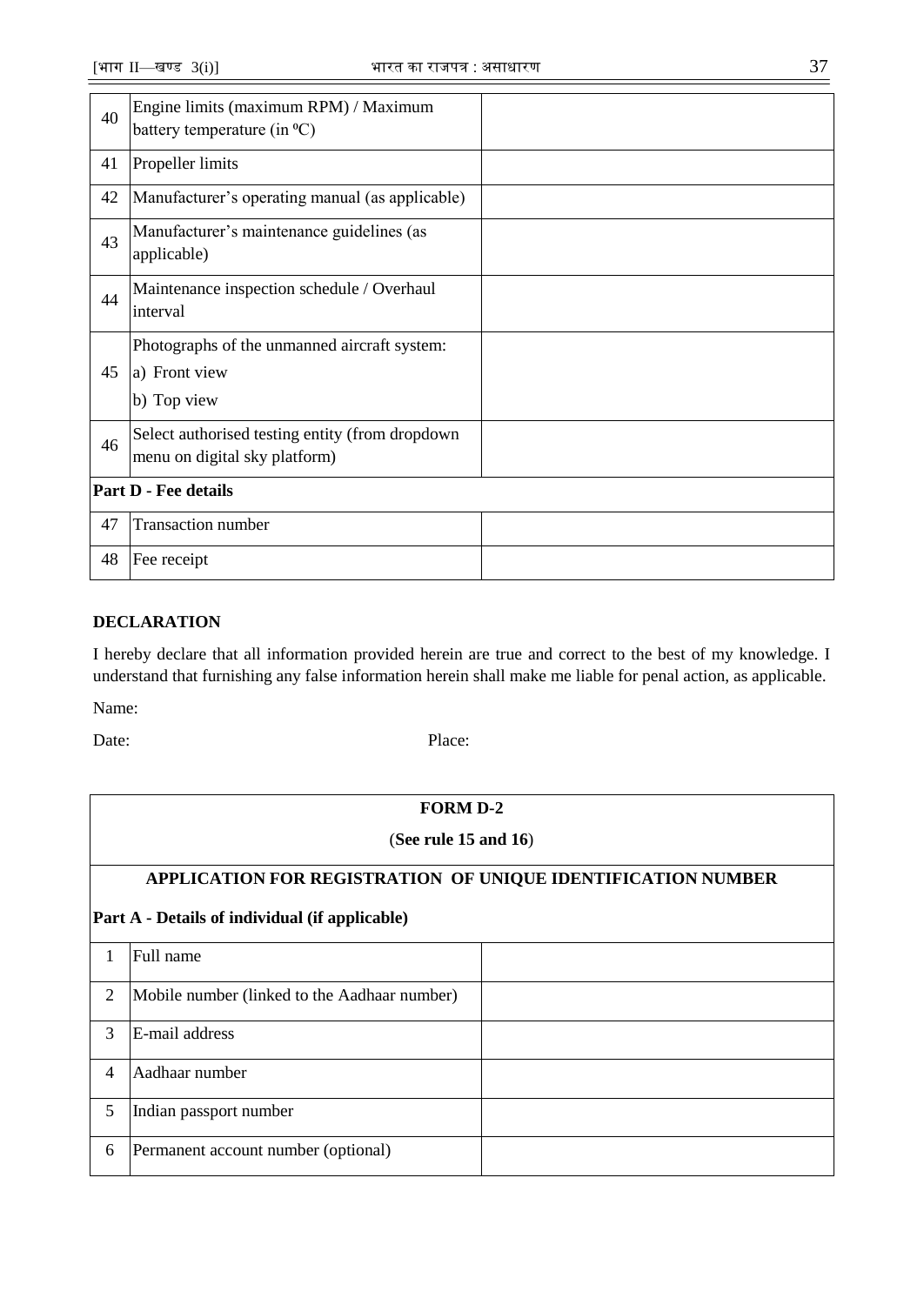| 7  | Residential address                                                                                                                  |                                                                  |
|----|--------------------------------------------------------------------------------------------------------------------------------------|------------------------------------------------------------------|
|    | Part B - Details of organisation (if applicable)                                                                                     |                                                                  |
| 8  | Name of the organisation                                                                                                             |                                                                  |
| 9  | Address of the organisation                                                                                                          |                                                                  |
| 10 | Registration number of organisation                                                                                                  |                                                                  |
| 11 | <b>GSTIN</b> certificate (optional)                                                                                                  |                                                                  |
| 12 | Name of the Director(s) with their DIN                                                                                               |                                                                  |
| 13 | Aadhaar number of one Director                                                                                                       |                                                                  |
| 14 | E-mail address of the Director                                                                                                       |                                                                  |
| 15 | Mobile number of the Director (linked to the<br>Aadhaar number)                                                                      |                                                                  |
|    | Part C - Unmanned aircraft system specifications                                                                                     |                                                                  |
| 16 | Category of UAS                                                                                                                      | $\Box$ Aeroplane<br>$\Box$ Rotorcraft $\Box$ Hybrid              |
| 17 | Sub-category of UAS                                                                                                                  | $\Box$ RPAS<br>$\Box$ Model<br>$\Box$ Autonomous                 |
| 18 | <b>Class of UAS</b>                                                                                                                  | $\Box$ Nano $\Box$ Micro $\Box$ Small $\Box$ Medium $\Box$ Large |
| 19 | Manufacturer's name                                                                                                                  |                                                                  |
| 20 | Model name                                                                                                                           |                                                                  |
| 21 | Serial number of type certificate (if applicable)                                                                                    |                                                                  |
| 22 | Serial number provided by manufacturer                                                                                               |                                                                  |
| 23 | Serial number of fight control module                                                                                                |                                                                  |
| 24 | Serial number of remote pilot station                                                                                                |                                                                  |
| 25 | Photographs of the unmanned aircraft system:<br>Front view<br>a)<br>Top view<br>b)<br>Close-up of manufacturer's serial number<br>c) |                                                                  |
| 26 | Drone Acknowledgement Number (DAN)<br>(if applicable)                                                                                |                                                                  |
| 27 | Upload GST-paid invoice (Only for DAN<br>holders)                                                                                    |                                                                  |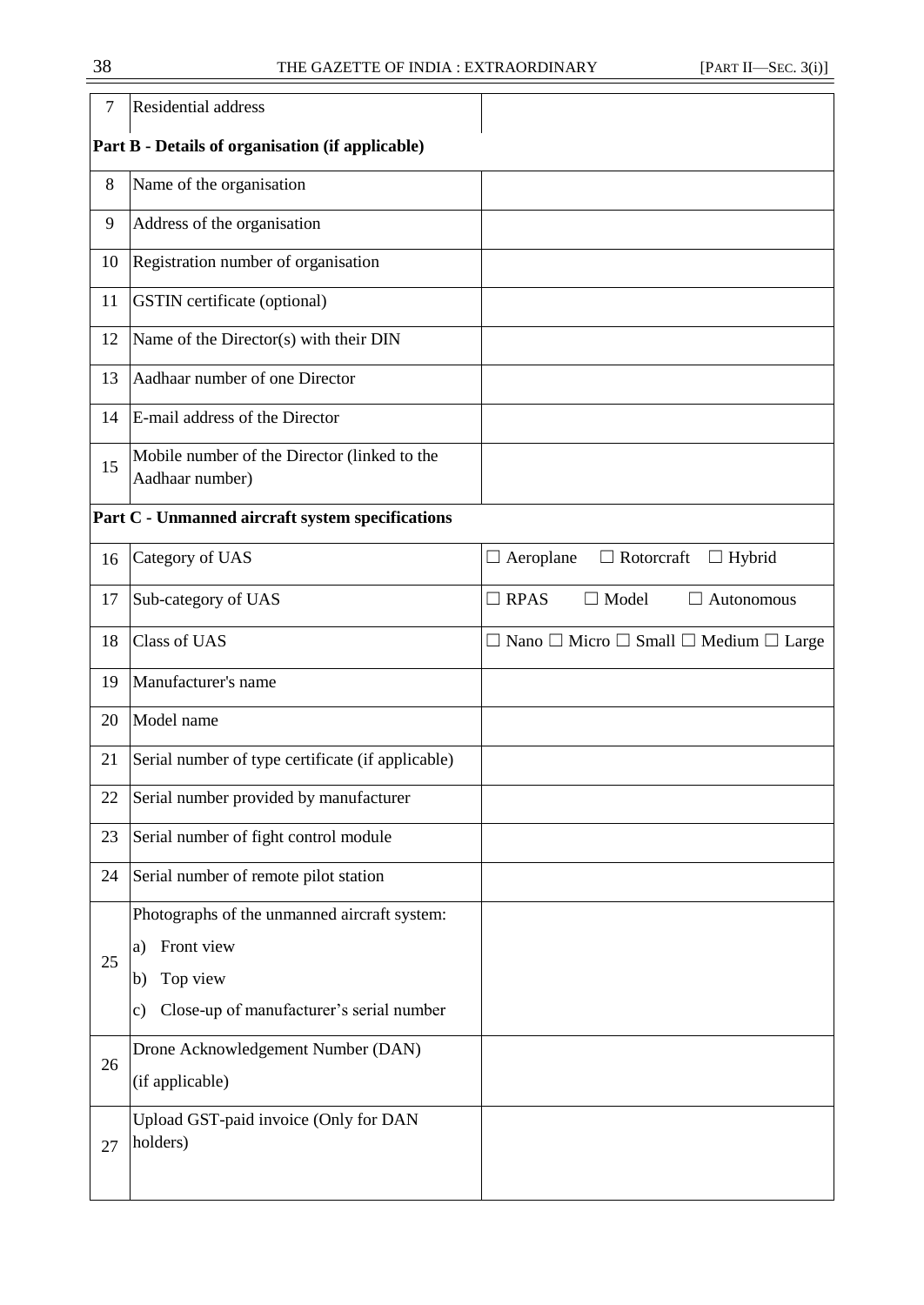| <b>Part D - Fee details</b> |                           |  |  |
|-----------------------------|---------------------------|--|--|
| 28                          | <b>Transaction number</b> |  |  |
| 29                          | Fee receipt               |  |  |

I hereby declare that all information provided herein are true and correct to the best of my knowledge. I further declare that this unmanned aircraft system conforms to the type certificate mentioned in the form (if applicable). I understand that furnishing any false information herein shall make me liable for penal action, as applicable.

Name:

r

|                | <b>FORM D-3</b>                                                                   |                                                             |  |  |  |
|----------------|-----------------------------------------------------------------------------------|-------------------------------------------------------------|--|--|--|
|                | (See rules 17 and 18)                                                             |                                                             |  |  |  |
|                | APPLICATION FOR TRANSFER OR DEREGISTRATION OF UNMANNED AIRCRAFT<br><b>SYSTEMS</b> |                                                             |  |  |  |
|                | Part A - Unmanned aircraft system details                                         |                                                             |  |  |  |
| $\mathbf{1}$   | Unique identification number (UIN)                                                |                                                             |  |  |  |
| $\overline{2}$ | Model name                                                                        |                                                             |  |  |  |
| 3              | All up weight                                                                     |                                                             |  |  |  |
|                | <b>Part B - Transferor/ Owner details</b>                                         |                                                             |  |  |  |
| $\overline{4}$ | Full name of individual or organisation                                           |                                                             |  |  |  |
| 5              | Aadhaar number (for individual)                                                   |                                                             |  |  |  |
| 6              | Indian passport number(for individual)                                            |                                                             |  |  |  |
| 7              | E-mail address                                                                    |                                                             |  |  |  |
| 8              | Mobile number linked to the Aadhaar number                                        |                                                             |  |  |  |
| 9              | Address                                                                           |                                                             |  |  |  |
| 10             | Permanent account number (optional)                                               |                                                             |  |  |  |
| 11             | <b>GSTIN</b> certificate (optional)                                               |                                                             |  |  |  |
| 12             | Nature of transaction                                                             | $\Box$ Transfer<br>$\Box$ Deregistration (Skip to Part D)   |  |  |  |
| 13             | Nature of transfer (if applicable)                                                | $\Box$ Sale<br>$\Box$ Lease<br>$\Box$ Gift<br>$\Box$ Others |  |  |  |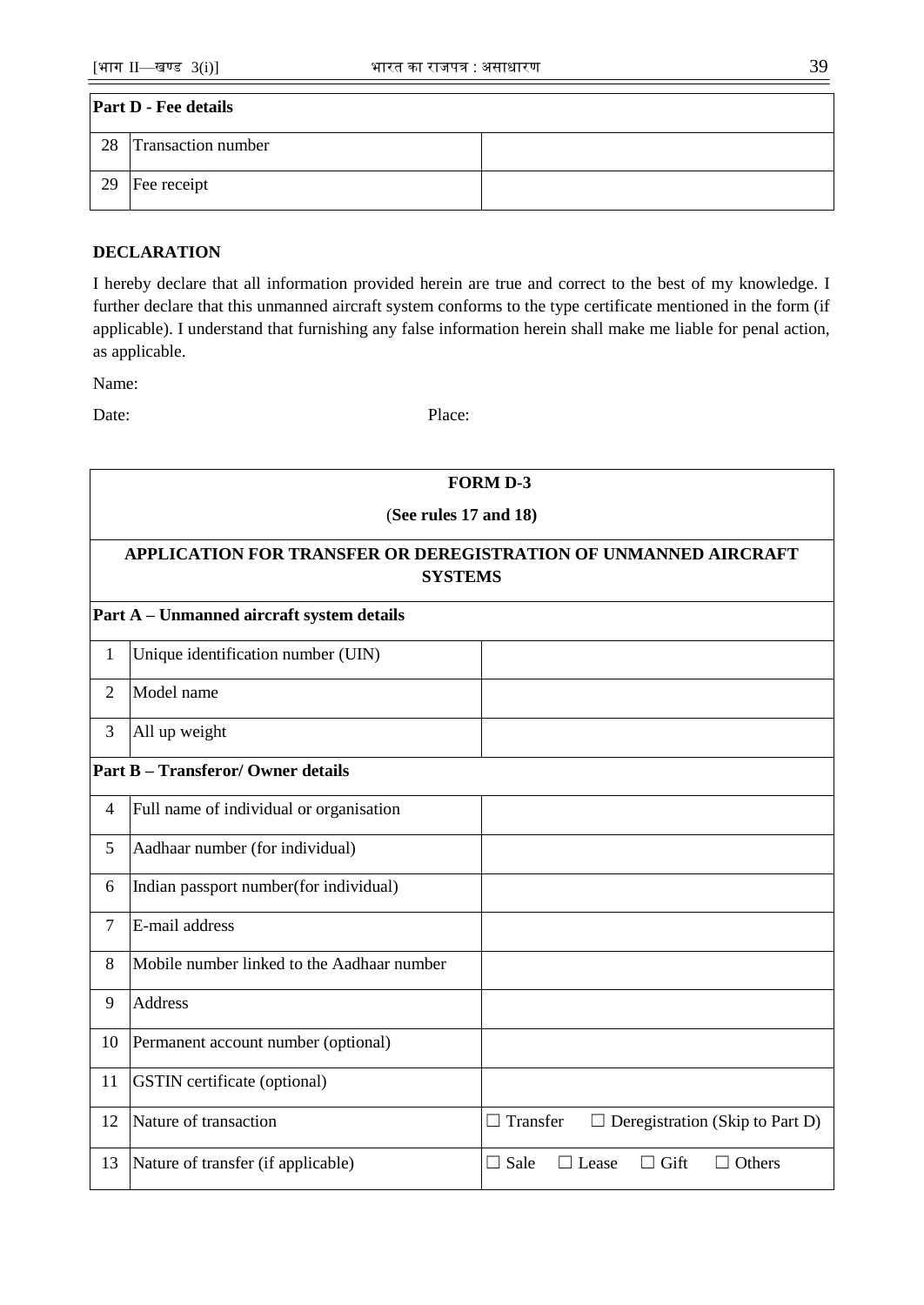|    | Part C - Transferee details (if applicable)                     |                                                    |
|----|-----------------------------------------------------------------|----------------------------------------------------|
|    | Details of individual (if applicable)                           |                                                    |
| 14 | Full name                                                       |                                                    |
| 15 | Mobile number (linked to the Aadhaar number)                    |                                                    |
| 16 | E-mail address                                                  |                                                    |
| 17 | Aadhaar number                                                  |                                                    |
| 18 | Indian passport number                                          |                                                    |
| 19 | Permanent account number (optional)                             |                                                    |
| 20 | Residential address                                             |                                                    |
|    | Details of organisation (if applicable)                         |                                                    |
| 21 | Name of the organisation                                        |                                                    |
| 22 | Address of the organisation                                     |                                                    |
| 23 | Registration number of organisation                             |                                                    |
| 24 | <b>GSTIN</b> certificate (optional)                             |                                                    |
| 25 | Name of the Director(s) with their DIN                          |                                                    |
| 26 | Aadhaar number of one Director                                  |                                                    |
| 27 | E-mail address of the Director                                  |                                                    |
| 28 | Mobile number of the Director (linked to the<br>Aadhaar number) |                                                    |
|    | Part D - Deregistration details (if applicable)                 |                                                    |
| 29 | Reason for deregistration                                       | $\Box$ Permanently lost $\Box$ Permanently damaged |
|    | <b>Part E</b> – Fee details                                     |                                                    |
| 30 | <b>Transaction</b> number                                       |                                                    |
| 31 | Fee receipt                                                     |                                                    |
|    |                                                                 |                                                    |

I hereby declare that all information provided herein are true and correct to the best of my knowledge. I understand that furnishing any false information herein shall make me liable for penal action, as applicable.

Name: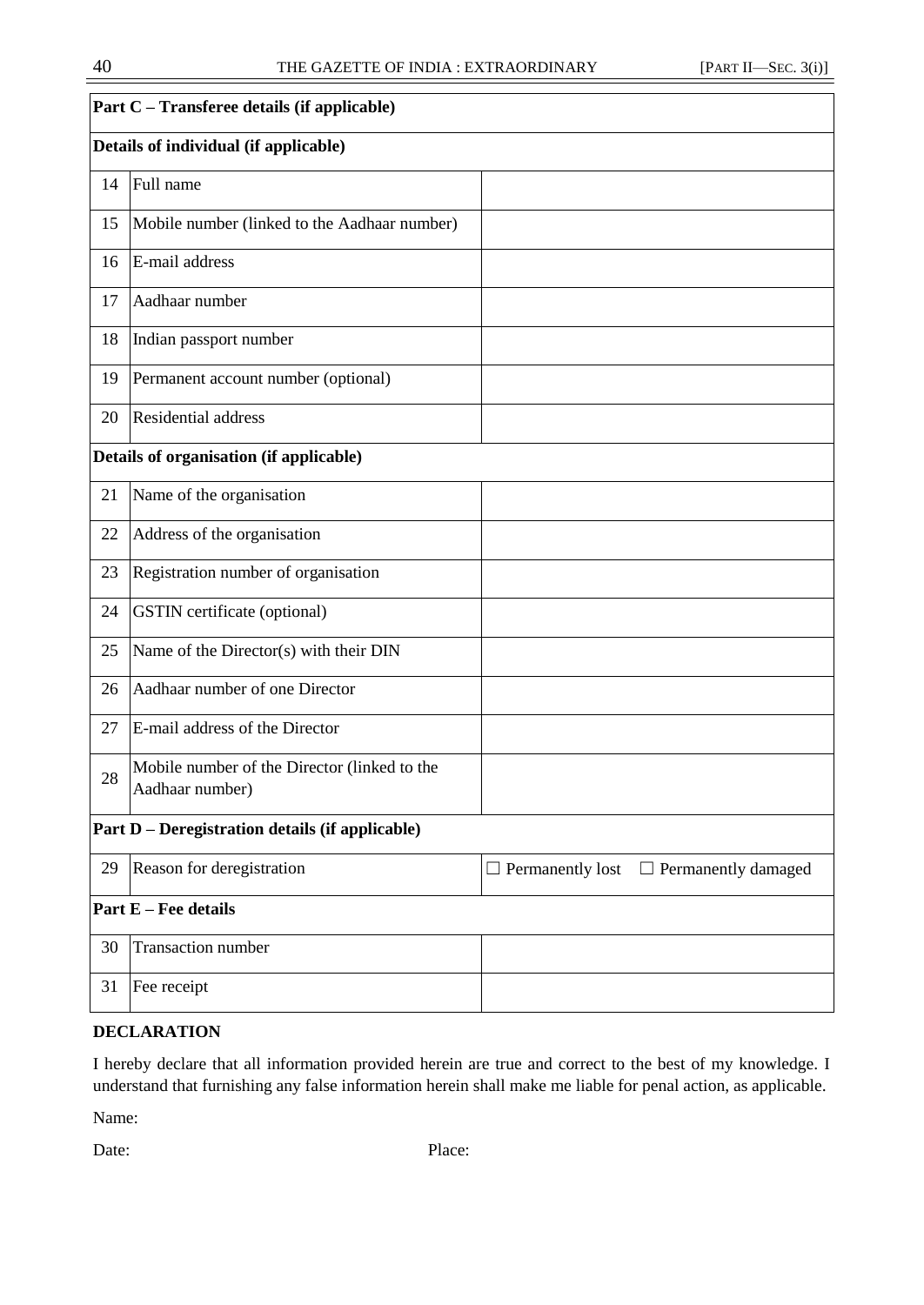## **FORM D-4**

#### (**See rules 34 and 35**)

# **APPLICATION FOR REMOTE PILOT LICENCE (TO BE FILED BY RPTO)**

# **Part A - Details of individual**

| $\mathbf{1}$   | Full name                                             |                                                                  |
|----------------|-------------------------------------------------------|------------------------------------------------------------------|
| $\overline{2}$ | Date of birth (DD MMM YYYY)                           |                                                                  |
| 3              | Latest photograph                                     |                                                                  |
| $\overline{4}$ | Aadhaar number                                        |                                                                  |
| 5              | Indian passport number                                |                                                                  |
| 6              | E-mail address                                        |                                                                  |
| $\overline{7}$ | Phone number                                          |                                                                  |
| 8              | Residential address                                   |                                                                  |
|                | <b>Part B - Training details</b>                      |                                                                  |
| 9              | Name of the training organisation                     |                                                                  |
| 10             | DGCA authorisation number of training<br>organisation |                                                                  |
| 11             | Category of UAS                                       | $\Box$ Aeroplane<br>$\Box$ Rotorcraft<br>$\Box$ Hybrid           |
| 12             | Sub-category of UAS                                   | $\Box$ RPAS<br>$\Box$ Model<br>$\Box$ Autonomous                 |
| 13             | <b>Class of UAS</b>                                   | $\Box$ Nano $\Box$ Micro $\Box$ Small $\Box$ Medium $\Box$ Large |
| 14             | Training certificate number issued by RPTO            |                                                                  |
|                | <b>Part C - Fee details</b>                           |                                                                  |
| 15             | <b>Transaction</b> number                             |                                                                  |
| 16             | Fee receipt                                           |                                                                  |

# **DECLARATION**

I hereby declare that all information provided herein are true and correct to the best of my knowledge. I understand that furnishing any false information herein shall make me liable for penal action, as applicable.

Name: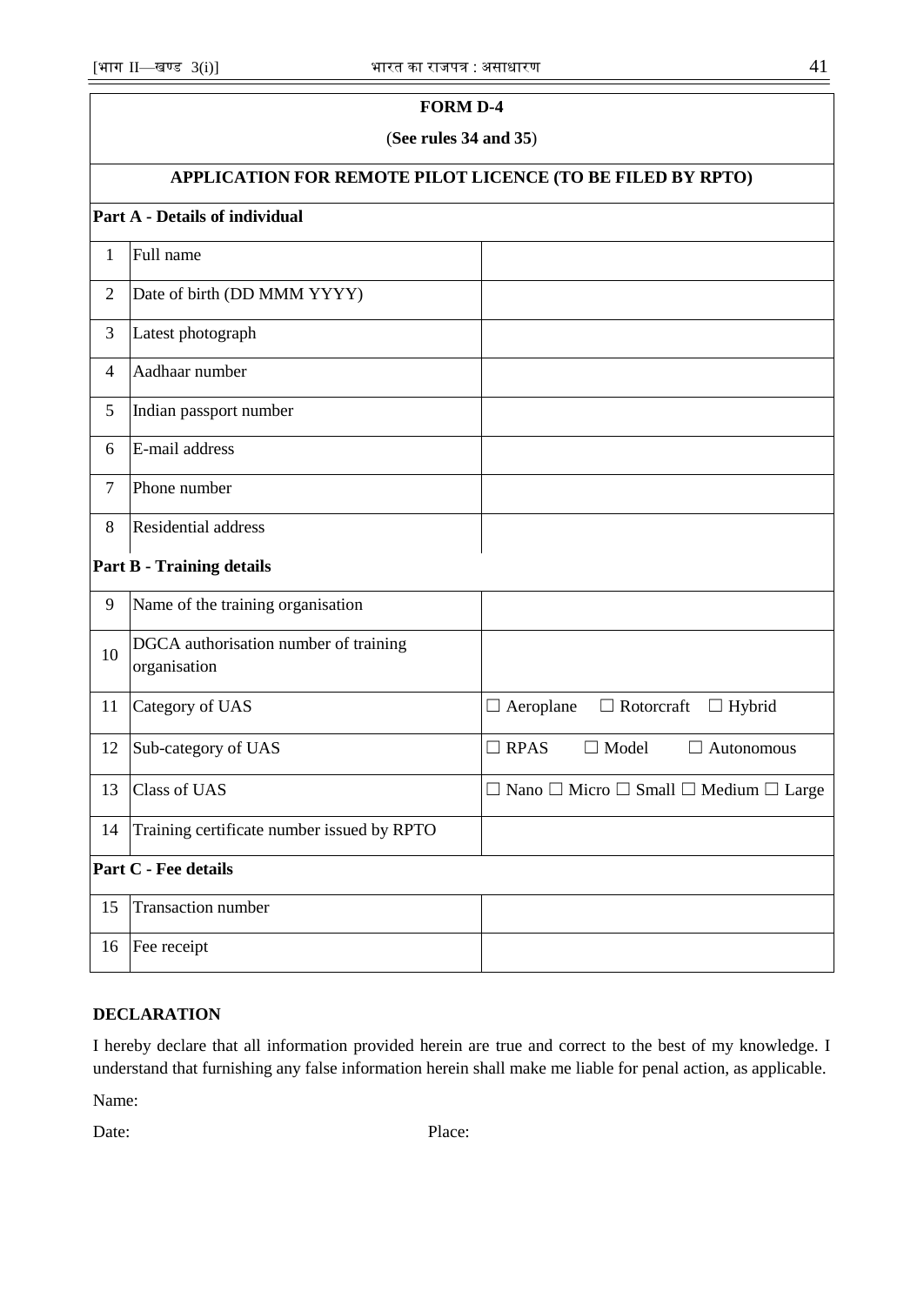**FORM D-5**

# (**See rules 39 and 40**) **APPLICATION FOR AUTHORISATION OF REMOTE PILOT TRAINING ORGANISATION Part A - Details of individual or head of the organisation** 1 Full name 2 Mobile number (linked to the Aadhaar number) 3 E-mail address 4 Aadhaar number 5 Indian passport number 6 Permanent account number (optional) 7 Residential address **Part B - Organisation details**  8 Name of the organisation 9 Address of the organisation 10 Registration number of organisation 11 GSTIN certificate (optional) 12 Name of the Director(s) with their DIN 13 Aadhaar number of one Director 14 E-mail address of the Director 15 Mobile number of the Director (linked to the Aadhaar number) **Part C – Infrastructure** 16 Proof of land ownership or rental agreement 17 Number of classrooms 18 Total area of the classrooms **Part D - Unmanned aircraft system specifications and documents (For each operational unmanned aircraft system)**

| 19 Category of UAS | $\Box$ Aeroplane $\Box$ Rotorcraft $\Box$ Hybrid |  |
|--------------------|--------------------------------------------------|--|
|                    |                                                  |  |